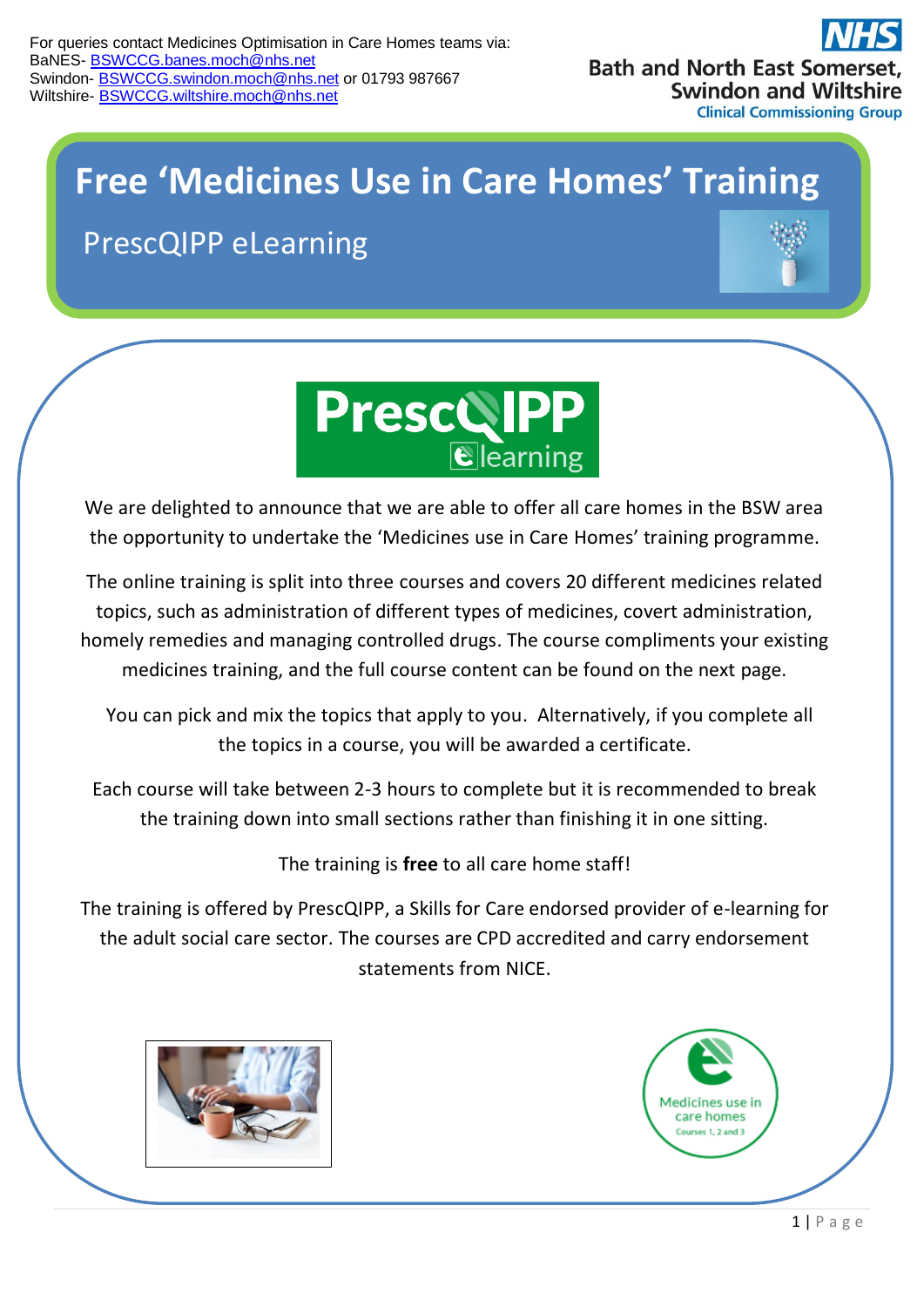For queries contact Medicines Optimisation in Care Homes teams via: BaNES- [BSWCCG.banes.moch@nhs.net](mailto:BSWCCG.banes.moch@nhs.net) Swindon- **[BSWCCG.swindon.moch@nhs.net](mailto:BSWCCG.swindon.moch@nhs.net)** or 01793 987667 Wiltshire- [BSWCCG.wiltshire.moch@nhs.net](mailto:BSWCCG.wiltshire.moch@nhs.net)

**Bath and North East Somerset, Swindon and Wiltshire Clinical Commissioning Group** 

**PrescolPP** 

## **Course content**

|                | <b>Course</b>                                                      |                                     |                                                                    |  |
|----------------|--------------------------------------------------------------------|-------------------------------------|--------------------------------------------------------------------|--|
| <b>Module</b>  | 1                                                                  | $\overline{2}$                      | 3                                                                  |  |
| 1              | Welcome and introduction                                           |                                     | Medicines and falls risk                                           |  |
| $\overline{2}$ | The role of CQC and<br>the NICE guideline and<br>quality standards | <b>Refused and omitted</b><br>doses | Antipsychotic medicines<br>in dementia                             |  |
| 3              | The management of<br>medicines in care homes                       | Covert administration               | Administration of<br>anticoagulants                                |  |
| 4              | Management of self-<br>medicating residents                        | Managing controlled<br>drugs        | Administration of<br>methotrexate and other<br>cytotoxic medicines |  |
| 5              | Administration of<br>inhalers                                      | <b>Bulk prescribing</b>             | Administration of<br>bisphosphonates                               |  |
| 6              | Administration of eye<br>drops                                     | Homely remedies and<br>self care    | Administration of<br>medicines used in<br>Parkinson's disease      |  |
| 7              | Administration of<br>transdermal patches                           | <b>Medicines</b> waste<br>reduction |                                                                    |  |
| 8              | Administration of topical<br>products                              |                                     |                                                                    |  |
| 9              | <b>Administration of PRN</b><br>medicines                          |                                     |                                                                    |  |